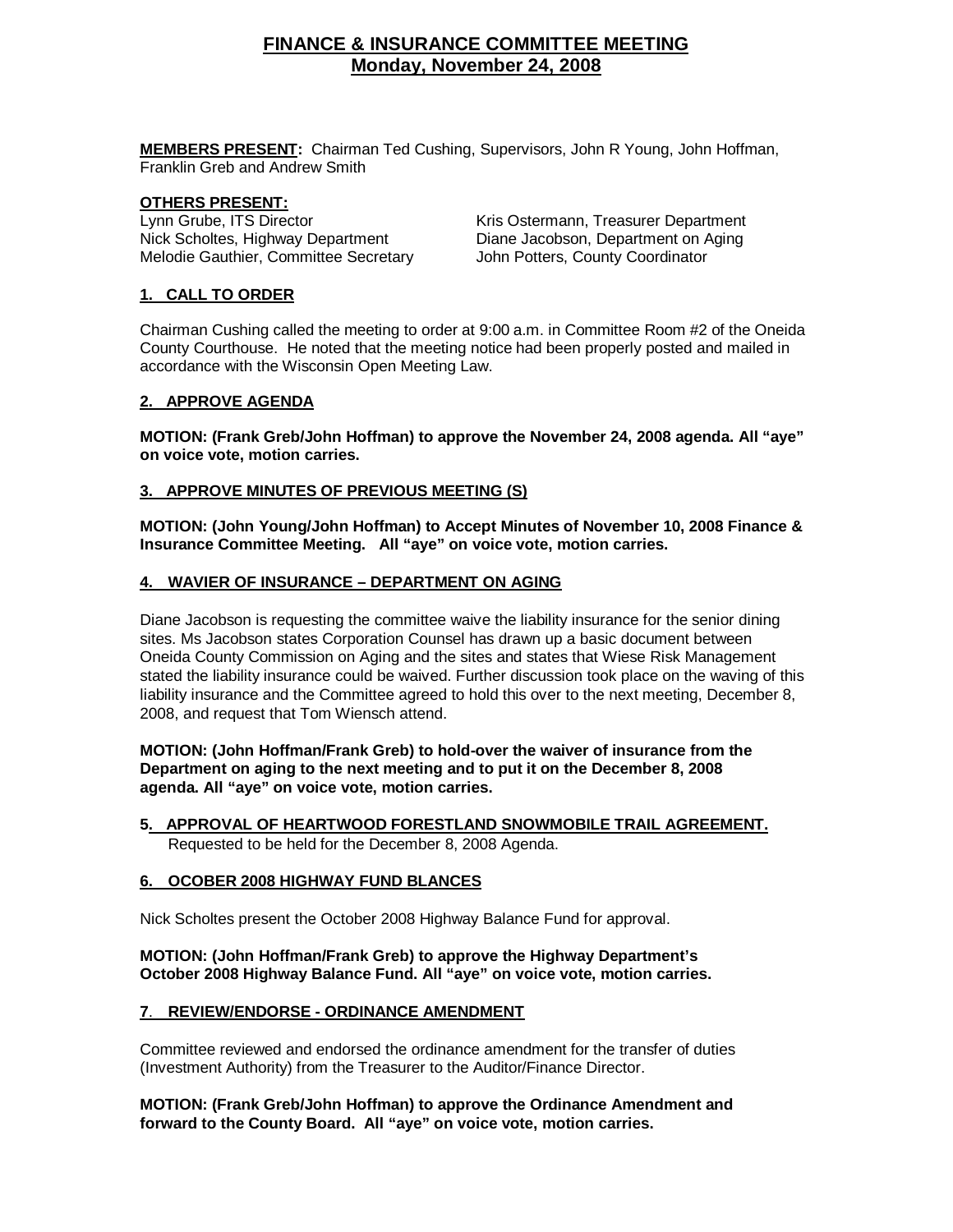# **8. VOUCHERS, REPORTS AND PURCHASE ORDERS**

# **County Clerk**

Ms Gauthier presented the County Clerk's bills and vouchers for approval.

**MOTION: (Andy Smith/Jack Young) to approve the County Clerk's bills and vouchers with the exception of the County Mutual Voucher. All "aye" on voice vote, motion carries.**

**MOTION: (Jack Young/ Ted Cushing) to approve the County Mutual voucher. "Aye" Greb, Young, Hoffman, Cushing. "Abstain" Smith. Motion carries.** 

# **Treasurer**

Kris Ostermann presented the Treasurer's bills and vouchers for approval.

#### **MOTION: (Andy Smith/Ted Cushing) to approve the Treasurer's bills and vouchers as presented. All "aye" on voice vote, motion carries.**

#### **Chief Deputy - Treasurer's Office**

 Ms Ostermann states that the LRES committee has approved to fill the Chief Deputy Treasurer position and is requesting that the Finance Committee approve the hiring for this vacancy.

# **MOTION: (John Hoffman/Frank Greb) to approve the hiring of a Chief Deputy Treasurer effective January 5, 2008. All "aye" on voice vote, motion carries.**

#### **Information Technology Services**

Lynn Grube presented bills and vouchers for approval.

# **MOTION: (John Hoffman/ Ted Cushing) to approve ITS bills and vouchers as presented. All "aye" on voice vote, motion carries.**

Lyn Grube presented a line Item Transfer for approval.

# **MOTION: (Andy Smith/Frank Greb) to approve ITS line item transfer as presented. All "aye" on voice vote, motion carries.**

#### 2009 Budgetary Items Purchased in 2008

 Lynn Grube is requesting the Committee approve the spending of 2009 budget monies in 2008 for the Sheriff's Department software to automate computers in the patrol cars.

**MOTION: (Frank Greb/John Young) to approve the Spending of the 2009 monies for the automation of computers in the patrol cars for the Sheriff's Department. All "aye" on voice vote, motion carries.** 

#### **Finance**

**9. LINE ITEM TRANSFERS** - none **10. RESOLUTION FOR LINE ITEM TRANSFERS** - none **11. ITS – TECHNOLOGY PLAN** - none **12. STRATEGIC PLANNING STATUS REPORT** -none **13. PUBLIC COMMENT** - none